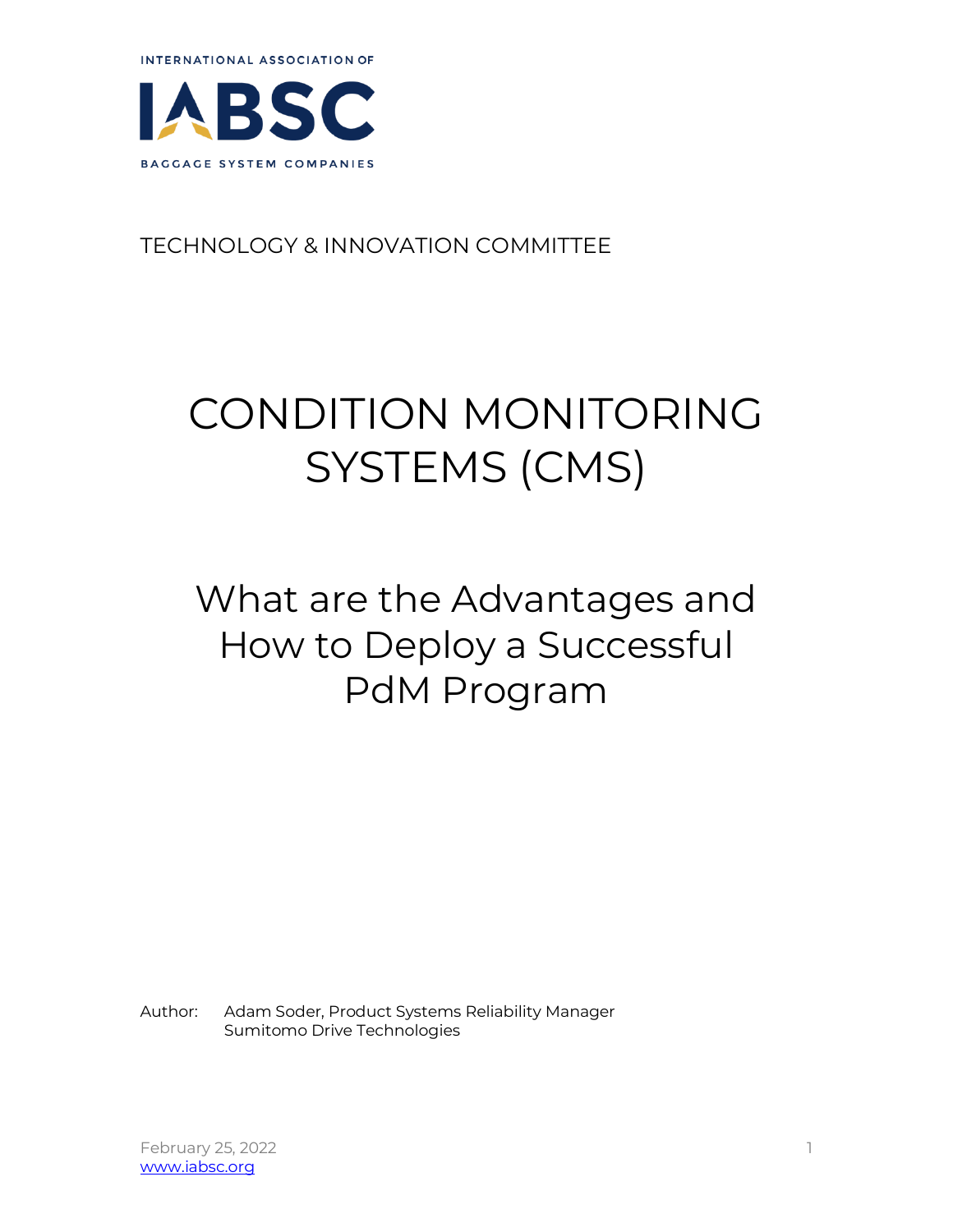

## Condition Monitoring Systems (CMS)

What are the Advantages and How to Deploy a Successful PdM Program

The Industrial Internet of Things (IIOT) commonly referred to as Industry 4.0 has been in the forefront of many industries over the past few years. Key to the development and growing interest in this methodology has been the focus on Predictive Maintenance (PdM) strategies and Condition Monitoring Systems (CMS). The affordability of sensors, improvement in components communication protocols, and accuracy of the hardware/software has changed the industry's way of doing business into the future. The concepts of each different method may make sense to some, however deploying a successful strategy utilizing PdM and/or CMS can be difficult.

To understand the concepts of PdM and CMS, it is important to first understand the customer end goal of using them. Overwhelmingly the primary goal is to prevent downtime. Downtime costs money, hurts profits, and from a supplier perspective could potentially erode the relationship with the customer. (See Figure 1) There are no positive attributes for downtime, and most companies go through extreme measures to avoid it.



*Figure 1: The impact of Unplanned Downtime*

In most cases, to initially implement a predictive maintenance system, a deep dive into the applications that cause the most downtime would be required. If we take a look at a small assembly line for example, there could be one section of the line that continues to have issues. Reviewing the reasons for the downtime wouldn't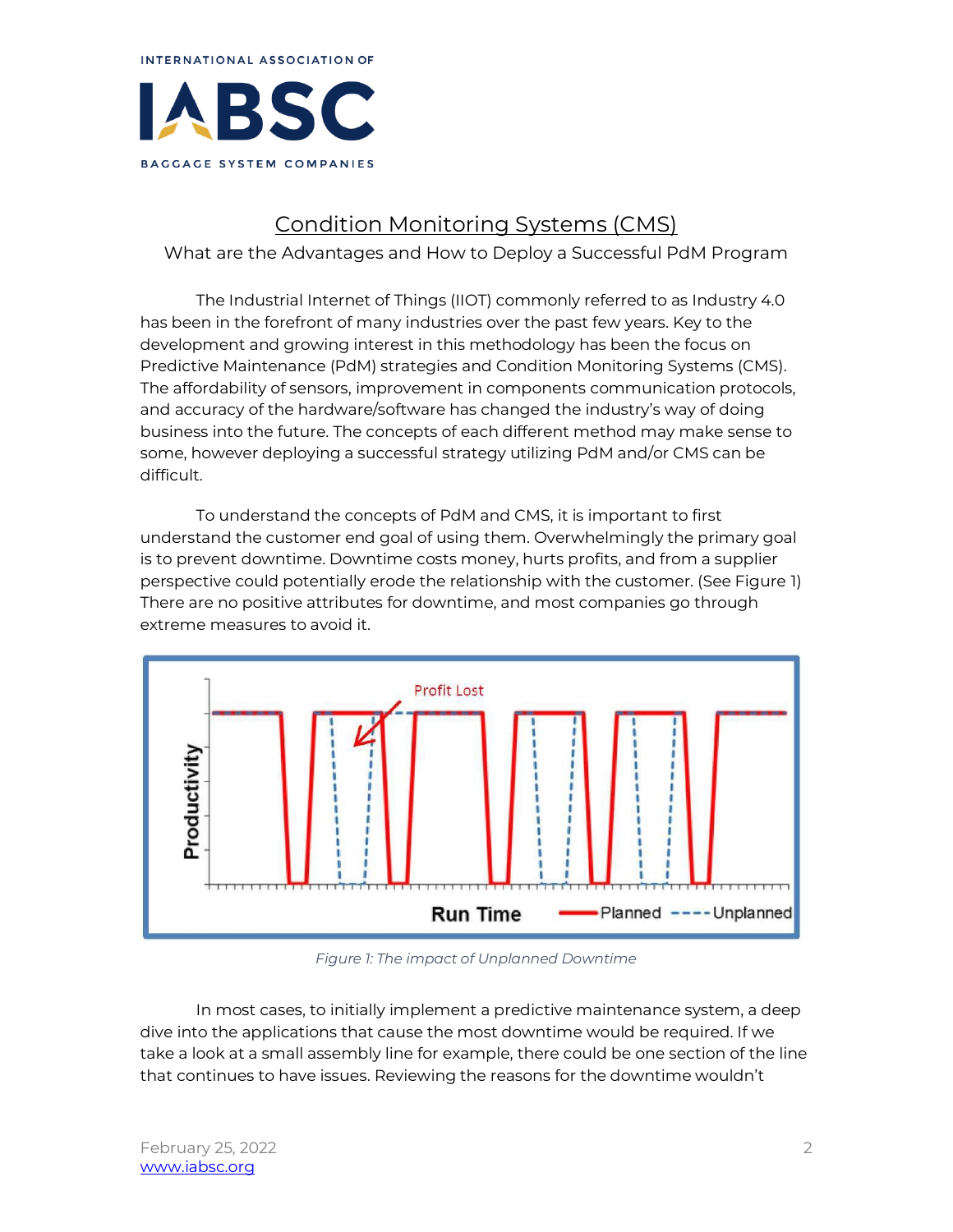

confirm only that individual piece of equipment needs to be monitored, but it would be the best place to start.

The P-F Curve (Figure 2) is great way to show the value of the system. It is well known that all equipment has a life expectancy and initiating a successful predictive maintenance program via condition monitoring is a vital tool in optimizing the life expectancy of key assets. A successful program affords the customer the discretion of planning a proper cost-effective shutdown to decommissionassets that have reach end of life.



*Figure 2: Typical P-F Curve*

Launching a beta CMS/PdM program on a small scale is one of the best ways to learn what type system can work for you, without it being overly complicated (Figure 3). If the beta is deemed successful, it can then be scaled up to the rest of the facility on a logic-based plan, thereby, mitigating disruption to the day-to-day operations. This gradual approach allows time for more testing/training of maintenance personnel so that the program can be successful. Starting small allows the workforce to adopt the new technology without completely changing the way the current maintenance practices. Adopting a new methodology of predictive vs traditional methods of preventive maintenance is a cultural shift, and the key to the long-term success of the program is the acceptance of and trust in the data being provided from the technology to the existing reliability maintenance staff. It is important that they know these type of systems are not designed to replace any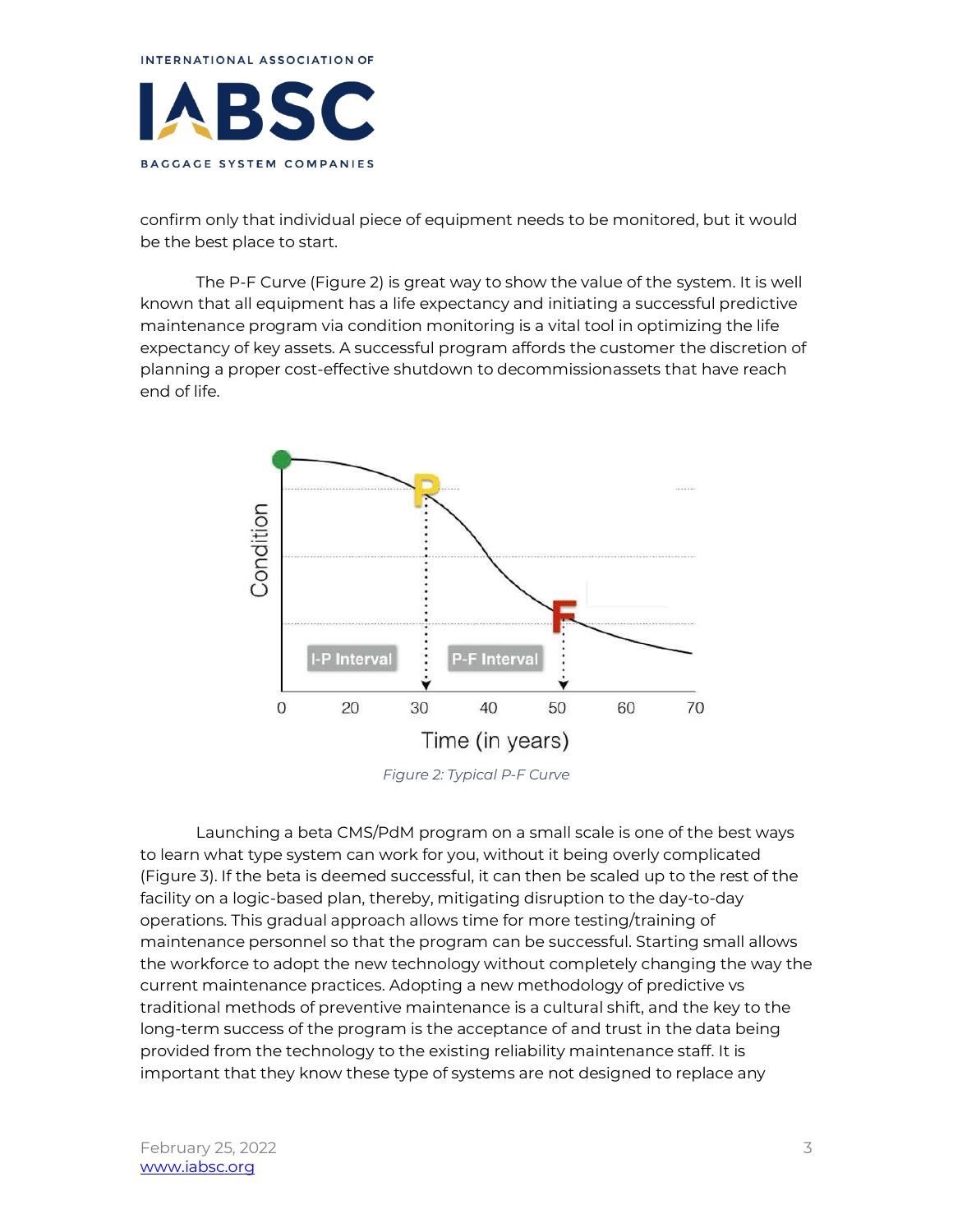

technicians or mechanics. The systems are simply tools to help them in the pursuit of asset optimization, which with the ongoing skilled workforce shortage, the more tools the mechanics have in their toolboxes, the better off they will be.



*Figure 3: Beta Test on Assembly line section*

In some cases, executive level approval is required for capital investment in such systems. It's typical for executives to ask, "Why is it worth the investment?" As addressed earlier, the systems can prevent downtime, but there are other advantages as well. Advantages such as 24/7 data monitoring allows no "incident" to go unnoticed. This is especially noted in facilities that do not have a fully engaged maintenance staff during all operating hours. With a CMS, the staff can trend the data on a routine basis, eventually becoming a normal part of daily activities. Successful implementation of a predictive maintenance program with proper data trending protocols in place will optimize maintenance resources. Since the monitoring systems operate on a continuous basis providing real time data, the mechanics can be proactively alerted to a potential issue. They no longer have to function reactively, making more time for other reliability tasks.

Other key factors to consider are Mean Time Between Failure (MTBF) and Mean Time to Repair (MTTR). These two performance factors help validate how well a system is producing/operating. If an operations MTBF is very low, that means failures are happening to often, and therefore limiting production. The same logic is applicable with MTTR, if specific assets are being repaired very frequently, they aren't producing, thus costing the company money along with preventing the company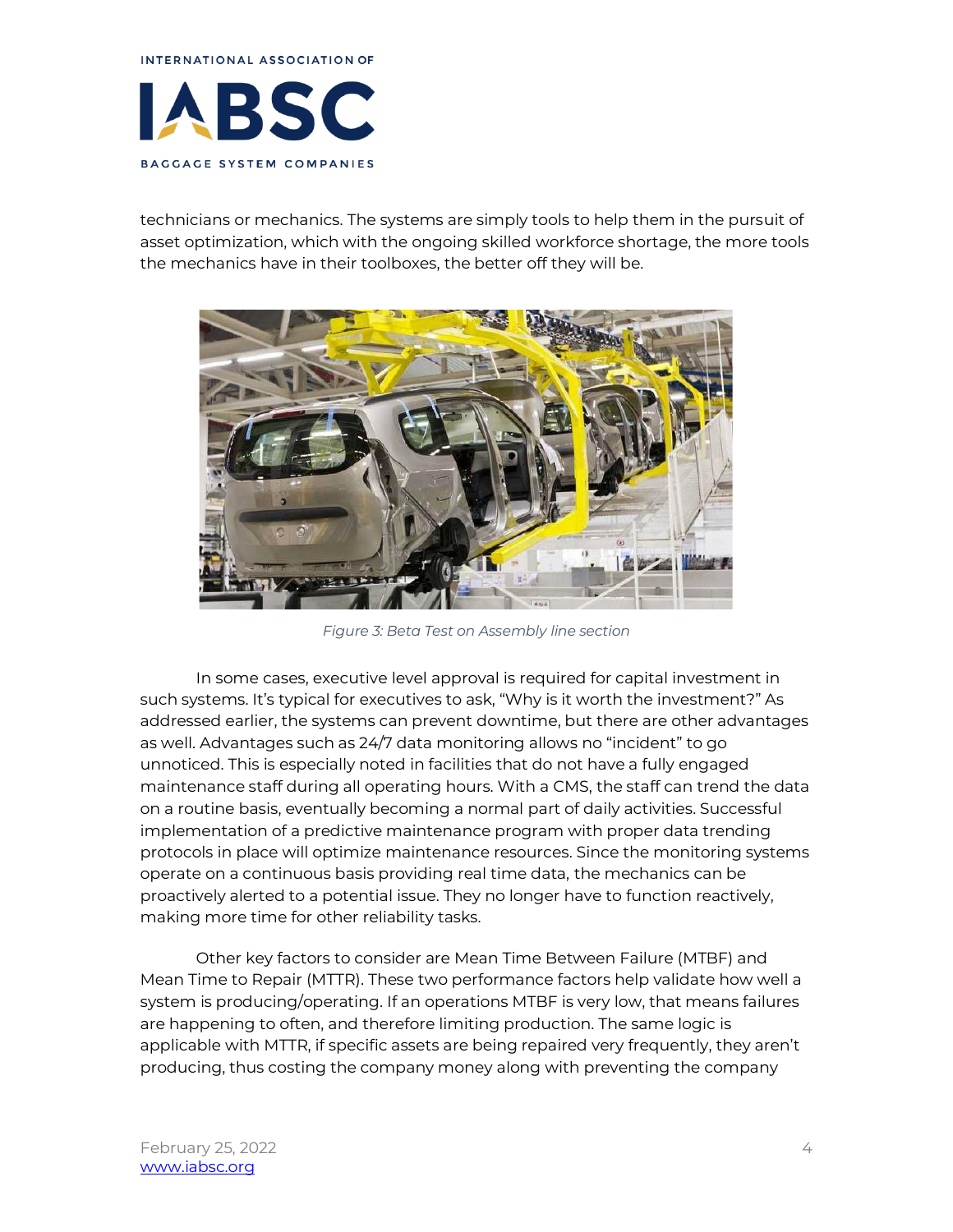INTERNATIONAL ASSOCIATION OF BSC BAGGAGE SYSTEM COMPANIES

from optimizing revenue due to operational reliability challenges. A CMS or PdM program is a great way to leverage your assets and using MTBF and MTTR is great way to validate that the systems are helping keep the downtime to a minimum.

Energy Savings is also a factor in showing the value of a new CMS or PdM system. A properly installed and monitored system can aid in monitoring the overall efficiency of the asset If monitored correctly, system loading levels can be optimized. Performance output below the optimized levels can be a direct indicator of future system issues. Frequent failures could be a sign of many issues, with one being undersized for the job being performed. If an asset is showing signs of early failure in its life, it could be a vendor warranty issue, or even an installation issue. Getting ahead of issues like this can avoid wasted energy and use of life of the piece of equipment. Without a system monitoring the performance, years could go by and the user would never know that it was working twice as hard as it needed to be to perform the same function.

A CMS/PdM program is a key strategy to keep assets running at their peak performance. For comparison, most cars are equipped with a condition monitoring system to alert the driver/operator of when to perform key maintenance task such oil change, and tire rotation, which are all aimed toward optimizing the life of the vehicle. Moreover, vehicles are equipped with predictive maintenance features such as an alert to check the engine.

It's all about alerting the correct people of pending issues that previously went unnoticed until failure. It just has to be implemented correctly into the current maintenance strategy, to be successful and adopted by all parties.

So you've decided to go with CMS System on a critical piece of equipment. What type of system would be best? What data do you monitor? Unfortunately, the answer to this is "it depends". But here are some key points to consider for a Conveyor application:

Wired? Or Wireless? – Wireless is definitely the "easiest" from an installation perspective, mainly due to absence of requiring long distance wire runs. However, wireless has its own set of challenges depending on the application you are trying to monitor. Most wireless systems require a clear "line of site" between sensors and data hubs. In most industrial/factory applications, it is very difficult to find a clear line of site. So, you can run into signal and data integrity issues. If the system starts having connectivity challenges, the mechanics will not trust the system or the data output.